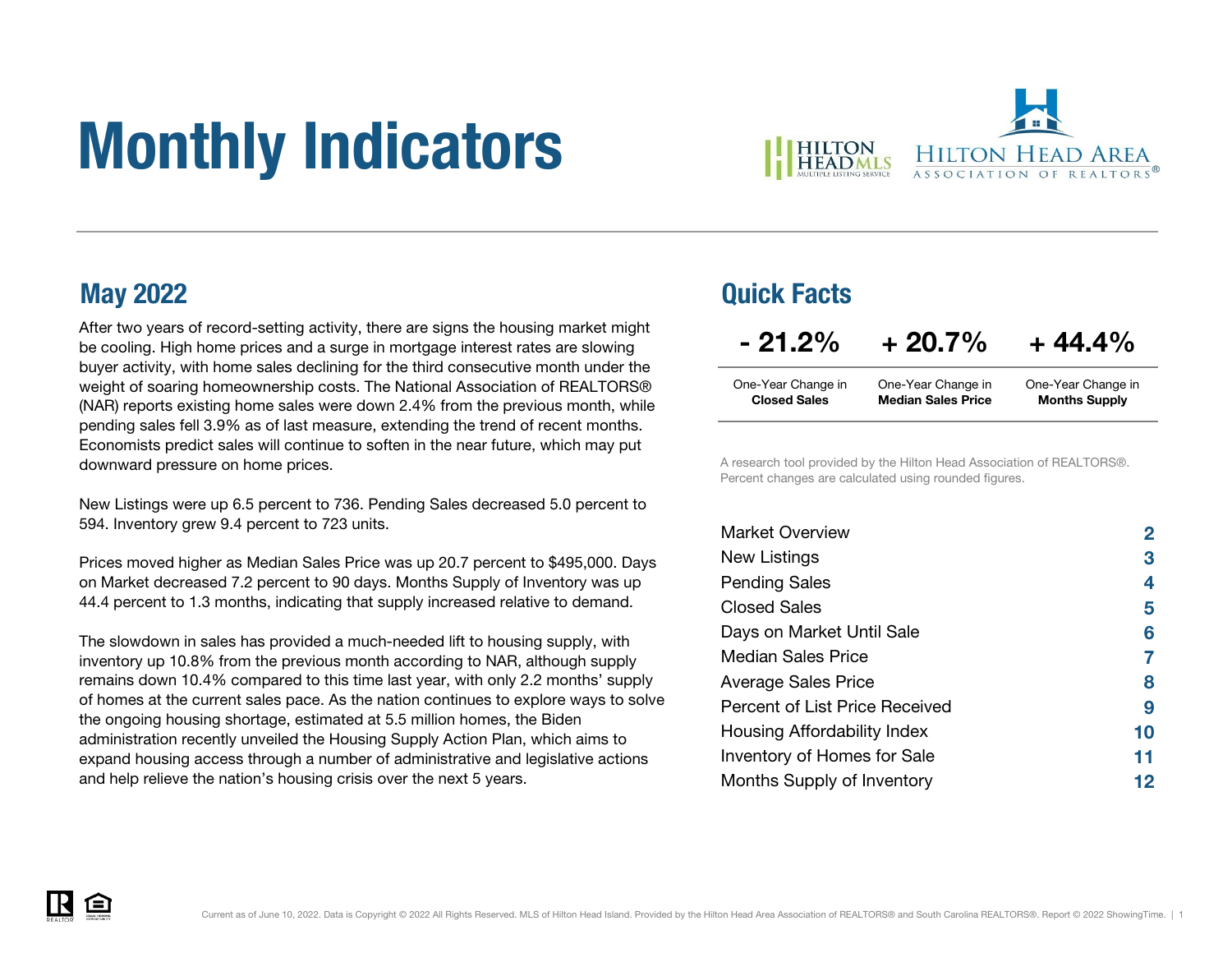### Market Overview

Key market metrics for the current month and year-to-date figures.



| <b>Key Metrics</b>                 | <b>Historical Sparkbars</b>    | 05-2021   |                              | 05-2022 Percent Change |           | YTD 2021 YTD 2022 Percent Change |          |
|------------------------------------|--------------------------------|-----------|------------------------------|------------------------|-----------|----------------------------------|----------|
| <b>New Listings</b>                | 5-2020<br>5-2022               | 691       | 736                          | $+6.5%$                | 3,605     | 3,282                            | $-9.0%$  |
| <b>Pending Sales</b>               | 5-2020<br>5-2022               | 625       | 594                          | $-5.0%$                | 3,672     | 2,835                            | $-22.8%$ |
| <b>Closed Sales</b>                | 5-2020<br>5-2022               | 683       | 538                          | $-21.2%$               | 3,226     | 2,457                            | $-23.8%$ |
| <b>Days on Market</b>              | 5-2020<br>5-2021<br>5-2022     | 97        | 90                           | $-7.2%$                | 113       | 99                               | $-12.4%$ |
| <b>Median Sales Price</b>          | 5-2020<br>5-2021               | \$410,000 | $$495,000 + 20.7\%$          |                        | \$391,233 | $$480,000$ + 22.7%               |          |
| <b>Average Sales Price</b>         | 5-2020                         |           | $$597,280$ \$733,730 + 22.8% |                        | \$562,660 | $$699,682$ + 24.4%               |          |
| <b>Pct. of List Price Received</b> | 5-2020<br>5-2022<br>$5 - 202$  | 99.6%     | 101.3%                       | $+1.7%$                | 98.8%     | 100.6%                           | $+1.8%$  |
| <b>Housing Affordability Index</b> | 5-2022<br>5-2020<br>$5 - 2021$ | 58        | 48                           | $-17.2%$               | 61        | 49                               | $-19.7%$ |
| <b>Inventory of Homes for Sale</b> | $5 - 2021$<br>5-2022<br>5-2020 | 661       | 723                          | $+9.4%$                |           |                                  |          |
| <b>Months Supply of Inventory</b>  | $5 - 2021$<br>5-2022<br>5-2020 | 0.9       | 1.3                          | $+44.4%$               |           |                                  |          |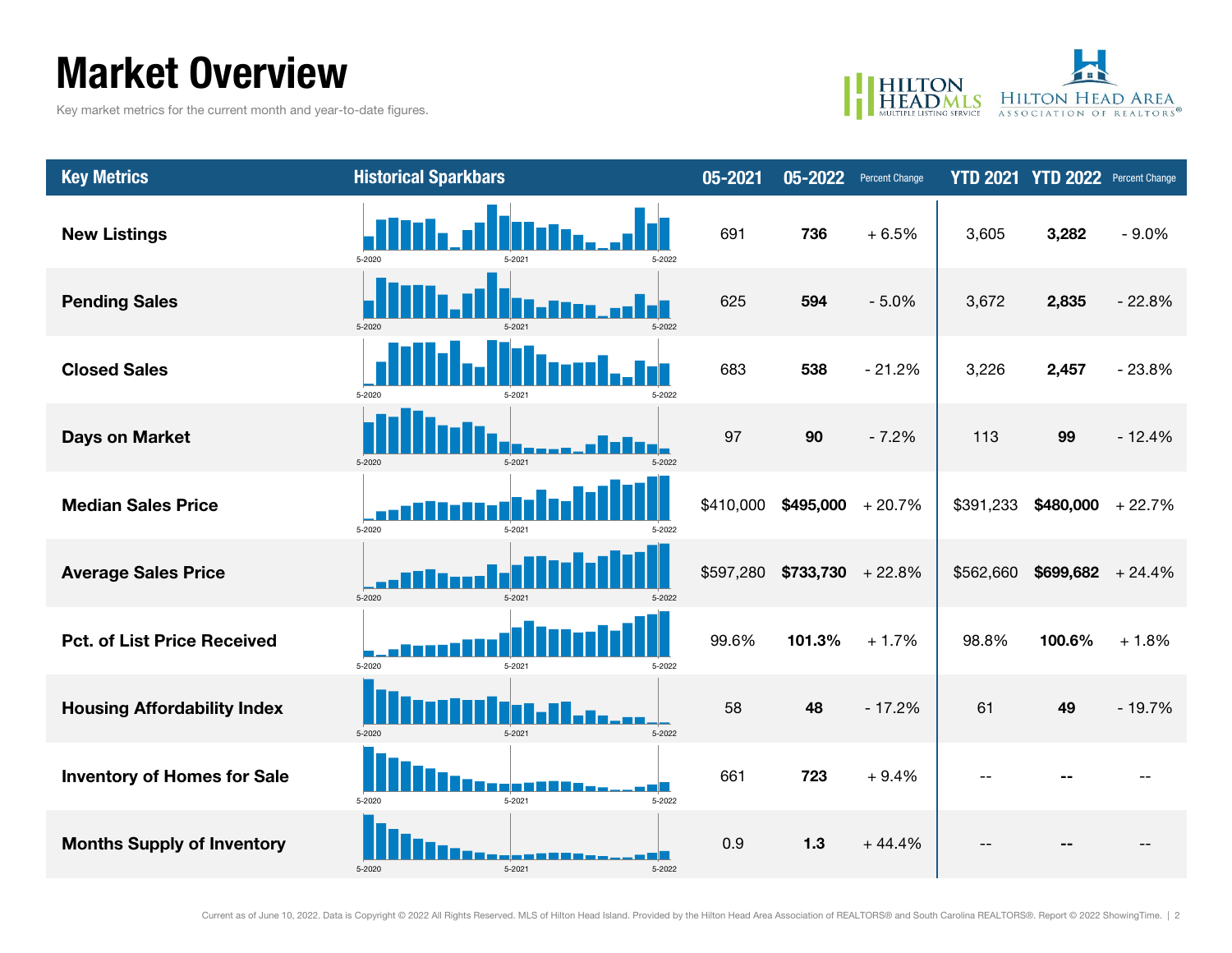### New Listings

A count of the properties that have been newly listed on the market in a given month.



| May              |                  |                 | <b>Year to Date</b> |                  |                 | <b>New Listings</b> |     | <b>Prior Year</b> | <b>Percent Change</b> |
|------------------|------------------|-----------------|---------------------|------------------|-----------------|---------------------|-----|-------------------|-----------------------|
|                  |                  |                 |                     |                  |                 | June 2021           | 691 | 716               | $-3.5%$               |
|                  |                  | 736             |                     |                  |                 | <b>July 2021</b>    | 627 | 735               | $-14.7%$              |
|                  | 691              |                 |                     | 3,605            |                 | August 2021         | 664 | 707               | $-6.1%$               |
|                  |                  |                 | 2,963               |                  | 3,282           | September 2021      | 608 | 683               | $-11.0%$              |
| 532              |                  |                 |                     |                  |                 | October 2021        | 548 | 724               | $-24.3%$              |
|                  |                  |                 |                     |                  |                 | November 2021       | 465 | 567               | $-18.0%$              |
|                  |                  |                 |                     |                  |                 | December 2021       | 402 | 410               | $-2.0%$               |
|                  |                  |                 |                     |                  |                 | January 2022        | 463 | 598               | $-22.6%$              |
|                  |                  |                 |                     |                  |                 | February 2022       | 562 | 683               | $-17.7%$              |
|                  |                  |                 |                     |                  |                 | March 2022          | 846 | 878               | $-3.6%$               |
|                  |                  |                 |                     |                  |                 | April 2022          | 675 | 755               | $-10.6%$              |
|                  |                  |                 |                     |                  |                 | May 2022            | 736 | 691               | $+6.5%$               |
| 2020<br>$-23.2%$ | 2021<br>$+29.9%$ | 2022<br>$+6.5%$ | 2020<br>$-12.3%$    | 2021<br>$+21.7%$ | 2022<br>$-9.0%$ | 12-Month Avg        | 607 | 679               | $-10.6%$              |

#### Historical New Listings by Month

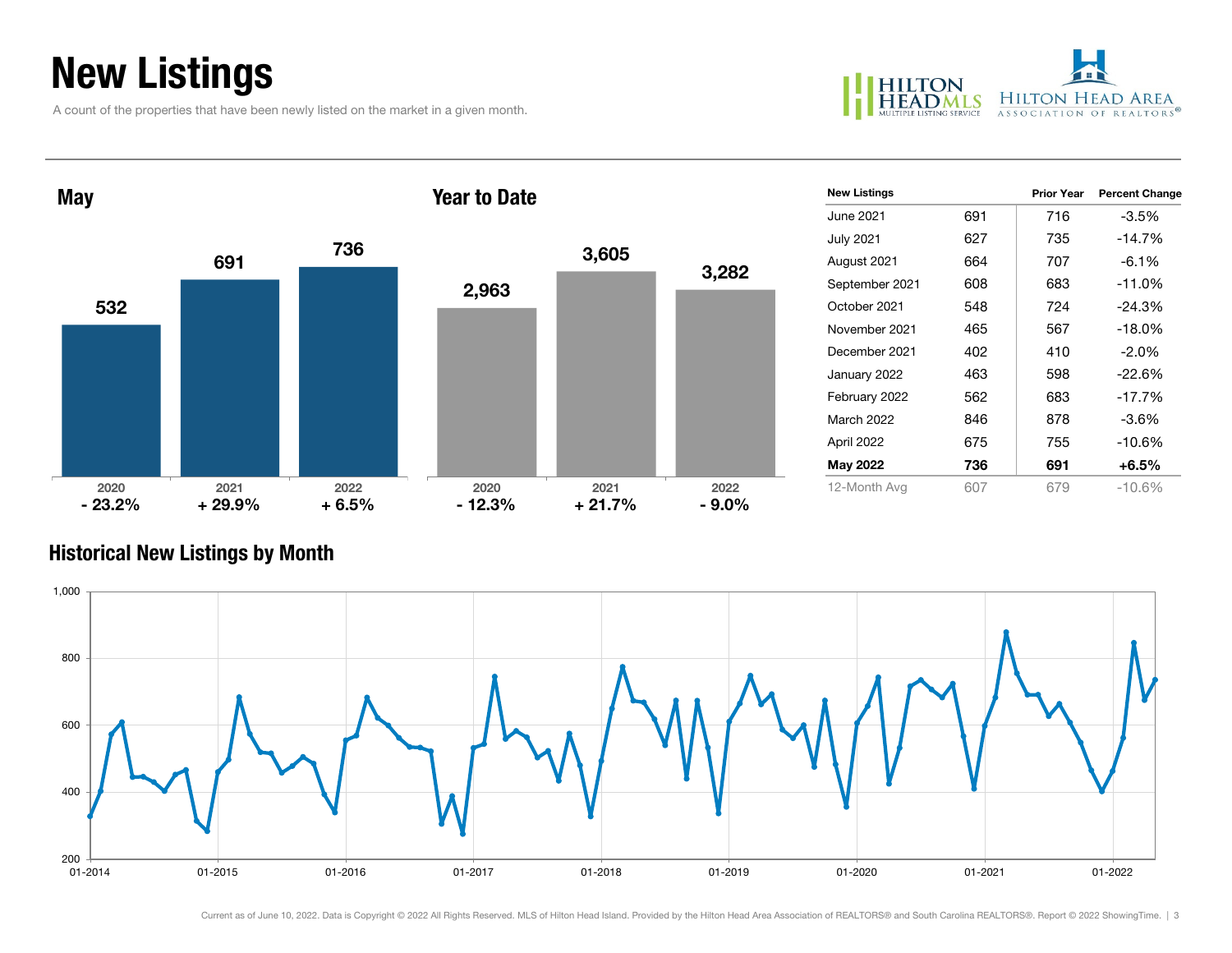### Pending Sales

A count of the properties on which offers have been accepted in a given month.



| <b>May</b>      |                 |                 | <b>Year to Date</b> |                  |                  | <b>Pending Sales</b> |     | <b>Prior Year</b> | <b>Percent Change</b> |
|-----------------|-----------------|-----------------|---------------------|------------------|------------------|----------------------|-----|-------------------|-----------------------|
|                 |                 |                 |                     |                  |                  | June 2021            | 608 | 852               | $-28.6%$              |
|                 |                 |                 |                     |                  |                  | <b>July 2021</b>     | 519 | 799               | $-35.0%$              |
| 593             | 625             | 594             |                     | 3,672            |                  | August 2021          | 593 | 766               | $-22.6%$              |
|                 |                 |                 |                     |                  |                  | September 2021       | 577 | 771               | $-25.2%$              |
|                 |                 |                 |                     |                  | 2,835            | October 2021         | 555 | 764               | $-27.4%$              |
|                 |                 |                 | 2,279               |                  |                  | November 2021        | 542 | 660               | $-17.9%$              |
|                 |                 |                 |                     |                  |                  | December 2021        | 418 | 492               | $-15.0%$              |
|                 |                 |                 |                     |                  |                  | January 2022         | 507 | 673               | -24.7%                |
|                 |                 |                 |                     |                  |                  | February 2022        | 526 | 728               | $-27.7%$              |
|                 |                 |                 |                     |                  |                  | March 2022           | 668 | 913               | $-26.8%$              |
|                 |                 |                 |                     |                  |                  | April 2022           | 540 | 733               | $-26.3%$              |
|                 |                 |                 |                     |                  |                  | <b>May 2022</b>      | 594 | 625               | $-5.0\%$              |
| 2020<br>$+5.0%$ | 2021<br>$+5.4%$ | 2022<br>$-5.0%$ | 2020<br>$-10.0\%$   | 2021<br>$+61.1%$ | 2022<br>$-22.8%$ | 12-Month Avg         | 554 | 731               | $-24.3%$              |

#### Historical Pending Sales by Month

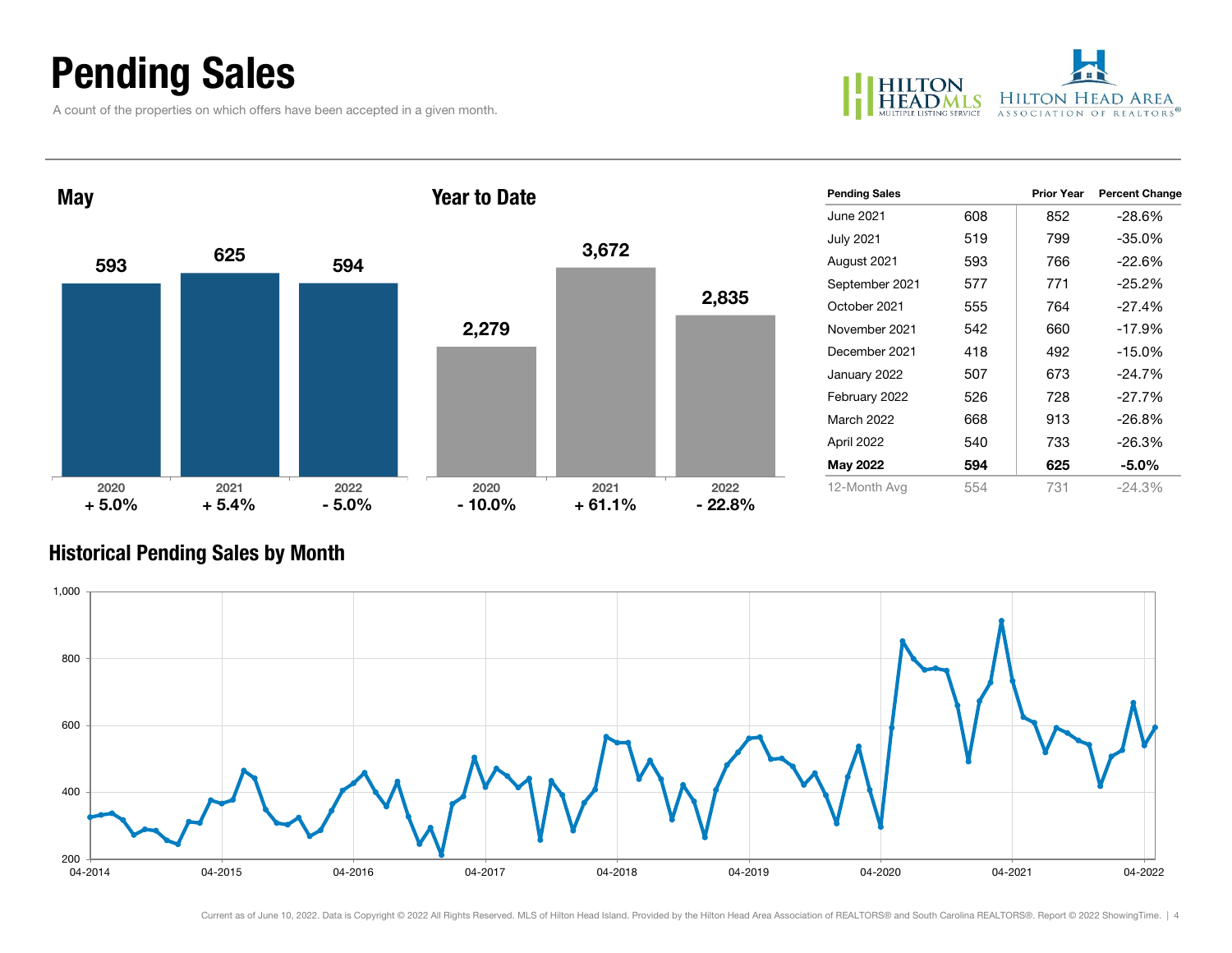### Closed Sales

A count of the actual sales that closed in a given month.



| <b>May</b>       | <b>Year to Date</b> |                  |                  |                  | <b>Closed Sales</b> |                  | <b>Prior Year</b> | <b>Percent Change</b> |          |  |            |     |     |          |
|------------------|---------------------|------------------|------------------|------------------|---------------------|------------------|-------------------|-----------------------|----------|--|------------|-----|-----|----------|
|                  |                     |                  |                  |                  |                     | June 2021        | 708               | 553                   | $+28.0%$ |  |            |     |     |          |
|                  |                     |                  |                  | 3,226            |                     | <b>July 2021</b> | 623               | 737                   | $-15.5%$ |  |            |     |     |          |
|                  | 683                 |                  |                  |                  |                     | August 2021      | 549               | 701                   | $-21.7%$ |  |            |     |     |          |
|                  |                     |                  |                  |                  |                     | September 2021   | 528               | 736                   | $-28.3%$ |  |            |     |     |          |
|                  |                     | 538              |                  |                  | 2,457               | October 2021     | 546               | 740                   | $-26.2%$ |  |            |     |     |          |
|                  |                     |                  | 1,941            |                  | November 2021       | 549              | 636               | $-13.7%$              |          |  |            |     |     |          |
| 343              |                     |                  |                  |                  | December 2021       | 617              | 756               | $-18.4%$              |          |  |            |     |     |          |
|                  |                     |                  |                  |                  |                     | January 2022     | 441               | 538                   | $-18.0%$ |  |            |     |     |          |
|                  |                     |                  |                  |                  |                     | February 2022    | 405               | 504                   | $-19.6%$ |  |            |     |     |          |
|                  |                     |                  |                  |                  |                     |                  |                   |                       |          |  | March 2022 | 564 | 759 | $-25.7%$ |
|                  |                     |                  |                  |                  |                     | April 2022       | 509               | 742                   | $-31.4%$ |  |            |     |     |          |
|                  |                     |                  |                  |                  |                     | May 2022         | 538               | 683                   | $-21.2%$ |  |            |     |     |          |
| 2020<br>$-41.0%$ | 2021<br>$+99.1%$    | 2022<br>$-21.2%$ | 2020<br>$-10.1%$ | 2021<br>$+66.2%$ | 2022<br>$-23.8%$    | 12-Month Avg     | 548               | 674                   | $-18.7%$ |  |            |     |     |          |

#### Historical Closed Sales by Month

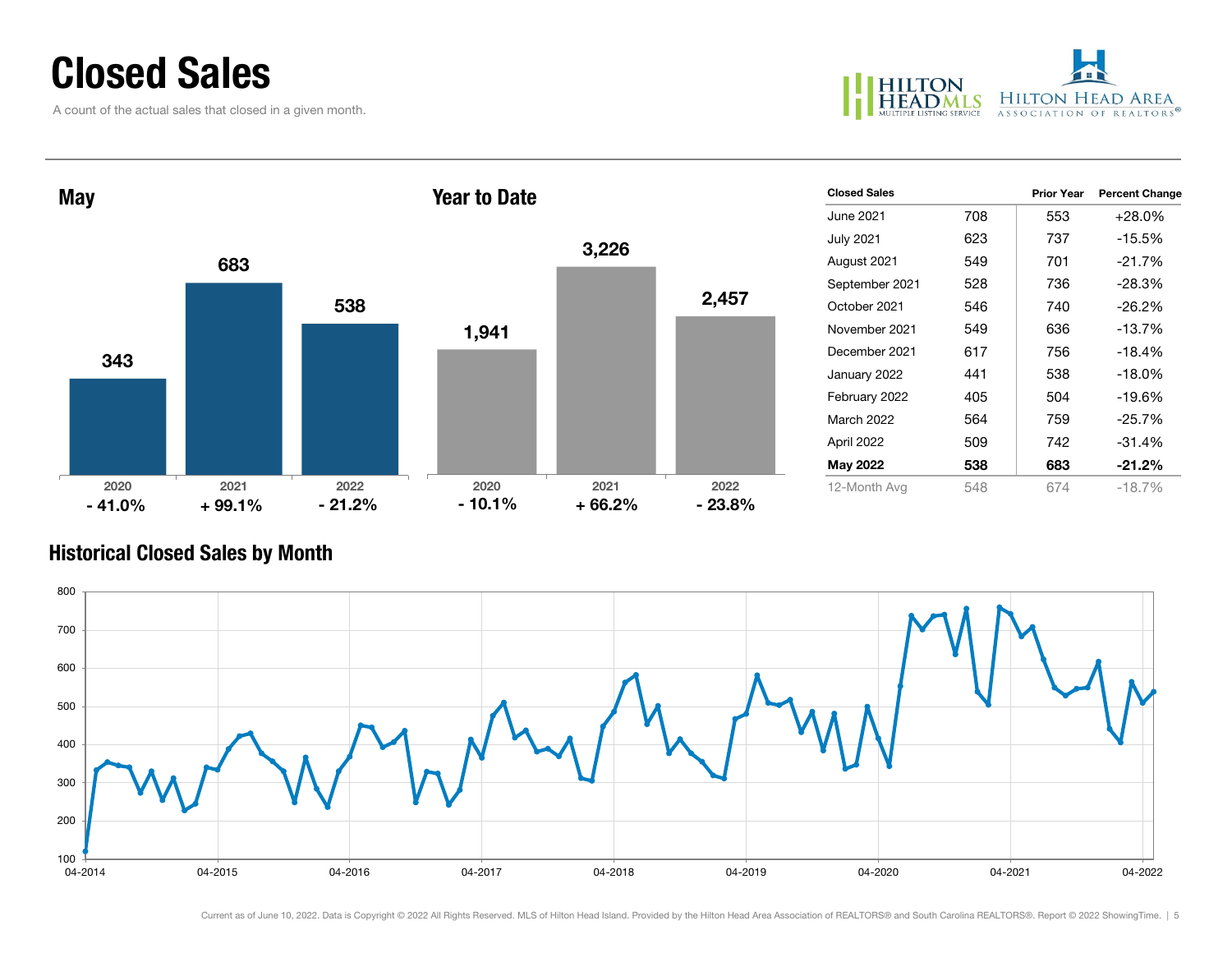### Days on Market Until Sale

Average number of days between when a property is listed and when an offer is accepted in a given month.





| Days on Market    |     | <b>Prior Year</b> | <b>Percent Change</b> |
|-------------------|-----|-------------------|-----------------------|
| June 2021         | 91  | 147               | -38.1%                |
| <b>July 2021</b>  | 90  | 142               | -36.6%                |
| August 2021       | 89  | 157               | -43.3%                |
| September 2021    | 91  | 152               | $-40.1%$              |
| October 2021      | 85  | 142               | -40.1%                |
| November 2021     | 97  | 128               | -24.2%                |
| December 2021     | 112 | 124               | $-9.7\%$              |
| January 2022      | 100 | 134               | $-25.4%$              |
| February 2022     | 109 | 127               | -14.2%                |
| <b>March 2022</b> | 101 | 115               | $-12.2\%$             |
| April 2022        | 97  | 101               | $-4.0\%$              |
| May 2022          | 90  | 97                | $-7.2\%$              |
| 12-Month Avg*     | 96  | 130               | $-26.2%$              |

#### Historical Days on Market Until Sale by Month

\* Average Days on Market of all properties from June 2021 through May 2022. This is not the average of the individual figures above.

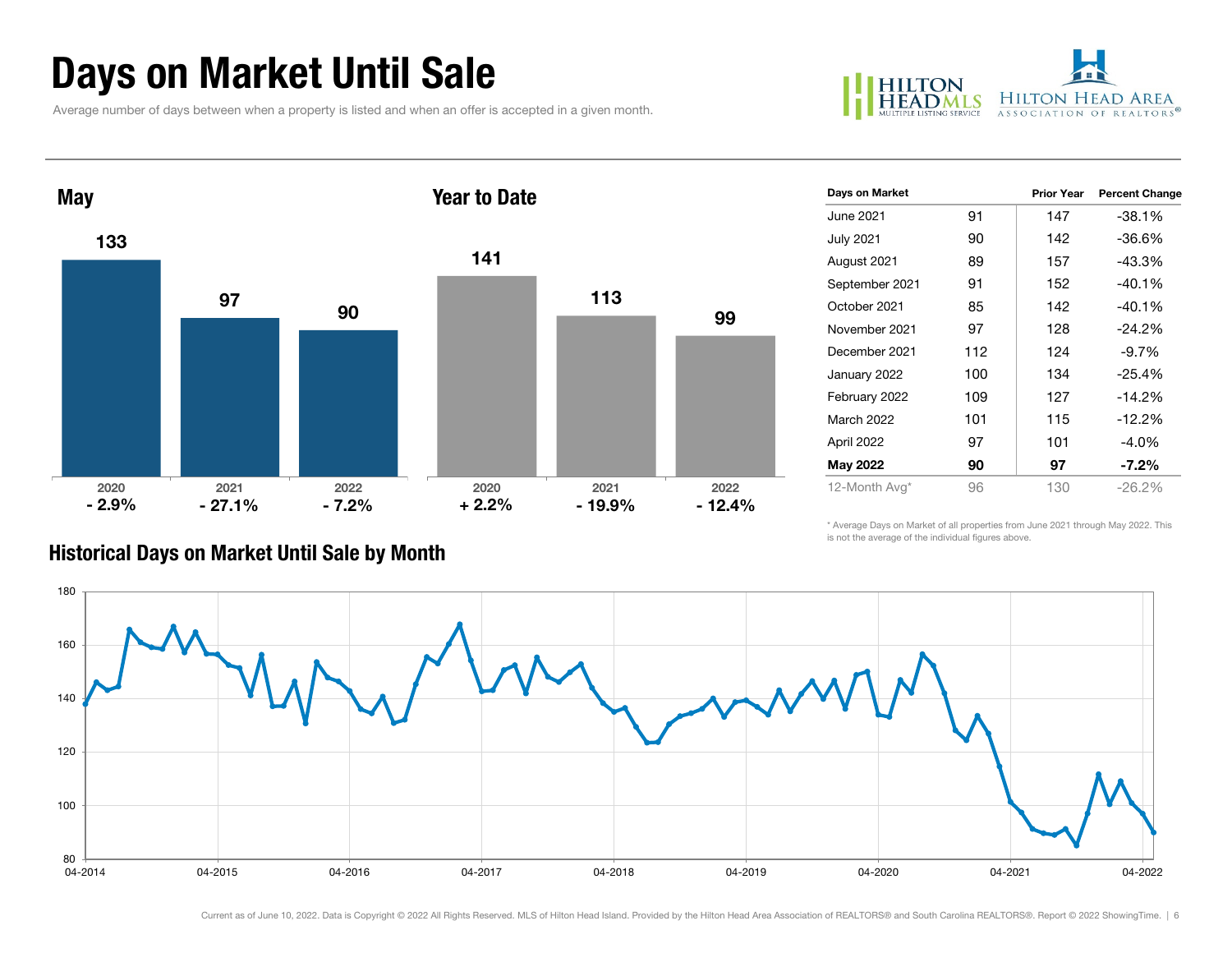### Median Sales Price

Point at which half of the sales sold for more and half sold for less, not accounting for seller concessions, in a given month.



May

#### Year to Date



| <b>Median Sales Price</b> |           | <b>Prior Year</b> | <b>Percent Change</b> |
|---------------------------|-----------|-------------------|-----------------------|
| June 2021                 | \$400,000 | \$355,000         | $+12.7%$              |
| <b>July 2021</b>          | \$440,000 | \$360,000         | $+22.2%$              |
| August 2021               | \$404,582 | \$376,000         | $+7.6\%$              |
| September 2021            | \$394,000 | \$388,920         | $+1.3%$               |
| October 2021              | \$453,770 | \$395,000         | $+14.9%$              |
| November 2021             | \$430,000 | \$390,165         | $+10.2%$              |
| December 2021             | \$455,000 | \$379,860         | $+19.8%$              |
| January 2022              | \$480,000 | \$390,000         | $+23.1%$              |
| February 2022             | \$460,000 | \$388,825         | $+18.3%$              |
| <b>March 2022</b>         | \$467,500 | \$378,300         | $+23.6\%$             |
| April 2022                | \$492,500 | \$392,745         | $+25.4%$              |
| <b>May 2022</b>           | \$495,000 | \$410,000         | $+20.7\%$             |
| 12-Month Med*             | \$450,000 | \$384,938         | $+16.9%$              |

\* Median Sales Price of all properties from June 2021 through May 2022. This is not the median of the individual figures above.



#### Historical Median Sales Price by Month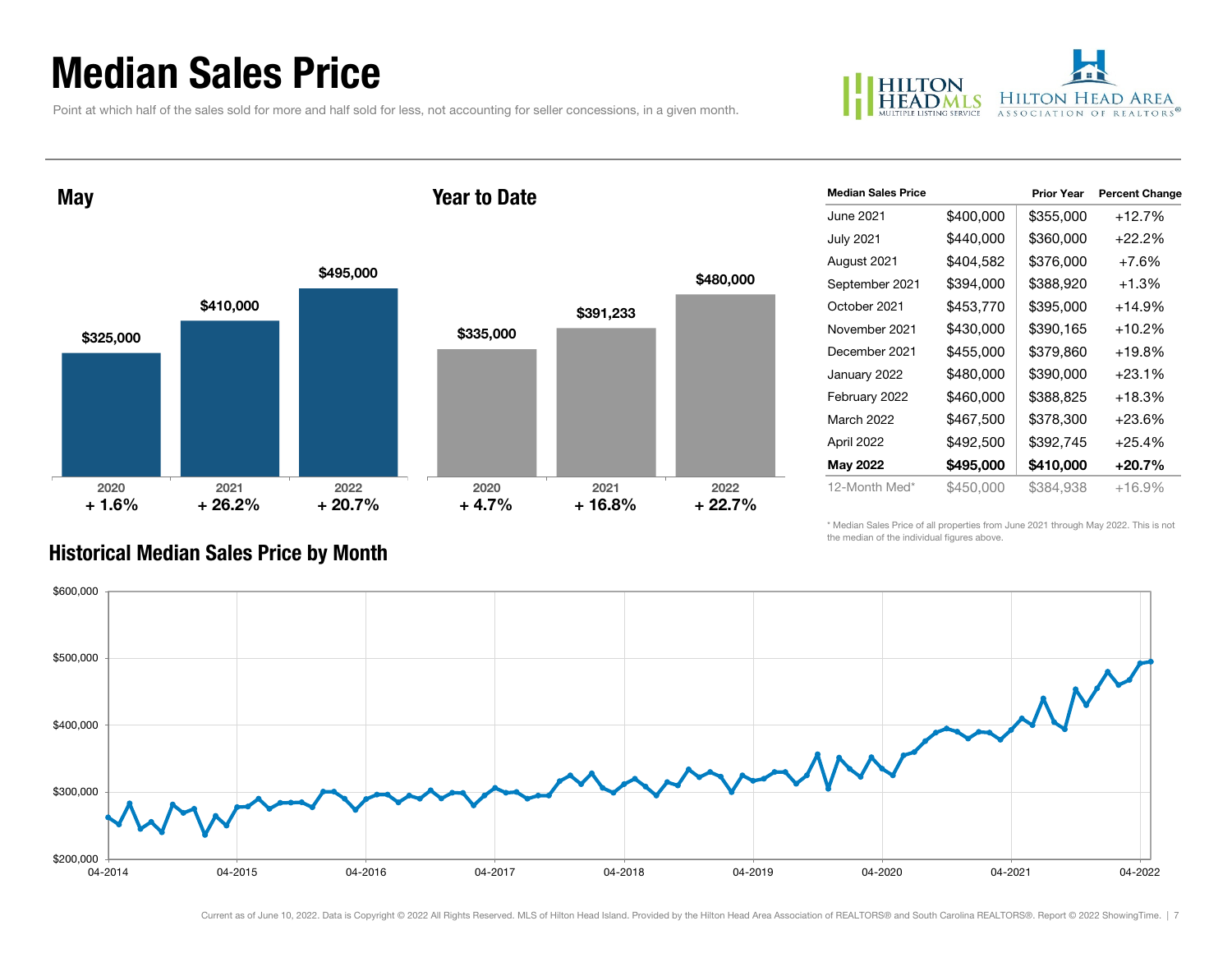### Average Sales Price

Average sales price for all closed sales, not accounting for seller concessions, in a given month.



May

#### Year to Date



| Avg. Sales Price  |           | <b>Prior Year</b> | <b>Percent Change</b> |
|-------------------|-----------|-------------------|-----------------------|
| June 2021         | \$651,402 | \$488,185         | $+33.4%$              |
| <b>July 2021</b>  | \$653,482 | \$500,770         | $+30.5%$              |
| August 2021       | \$627,024 | \$548,392         | $+14.3%$              |
| September 2021    | \$613,285 | \$557,142         | $+10.1%$              |
| October 2021      | \$677,864 | \$568,960         | $+19.1%$              |
| November 2021     | \$611,627 | \$545,831         | $+12.1%$              |
| December 2021     | \$653,688 | \$521,231         | $+25.4%$              |
| January 2022      | \$688,581 | \$522,524         | $+31.8%$              |
| February 2022     | \$663,313 | \$526,097         | $+26.1%$              |
| <b>March 2022</b> | \$679,765 | \$600,338         | $+13.2%$              |
| April 2022        | \$724,297 | \$546,091         | $+32.6%$              |
| <b>May 2022</b>   | \$733,730 | \$597,280         | $+22.8%$              |
| 12-Month Avg*     | \$664,838 | \$543,570         | $+22.3%$              |

\* Avg. Sales Price of all properties from June 2021 through May 2022. This is not the average of the individual figures above.



#### Historical Average Sales Price by Month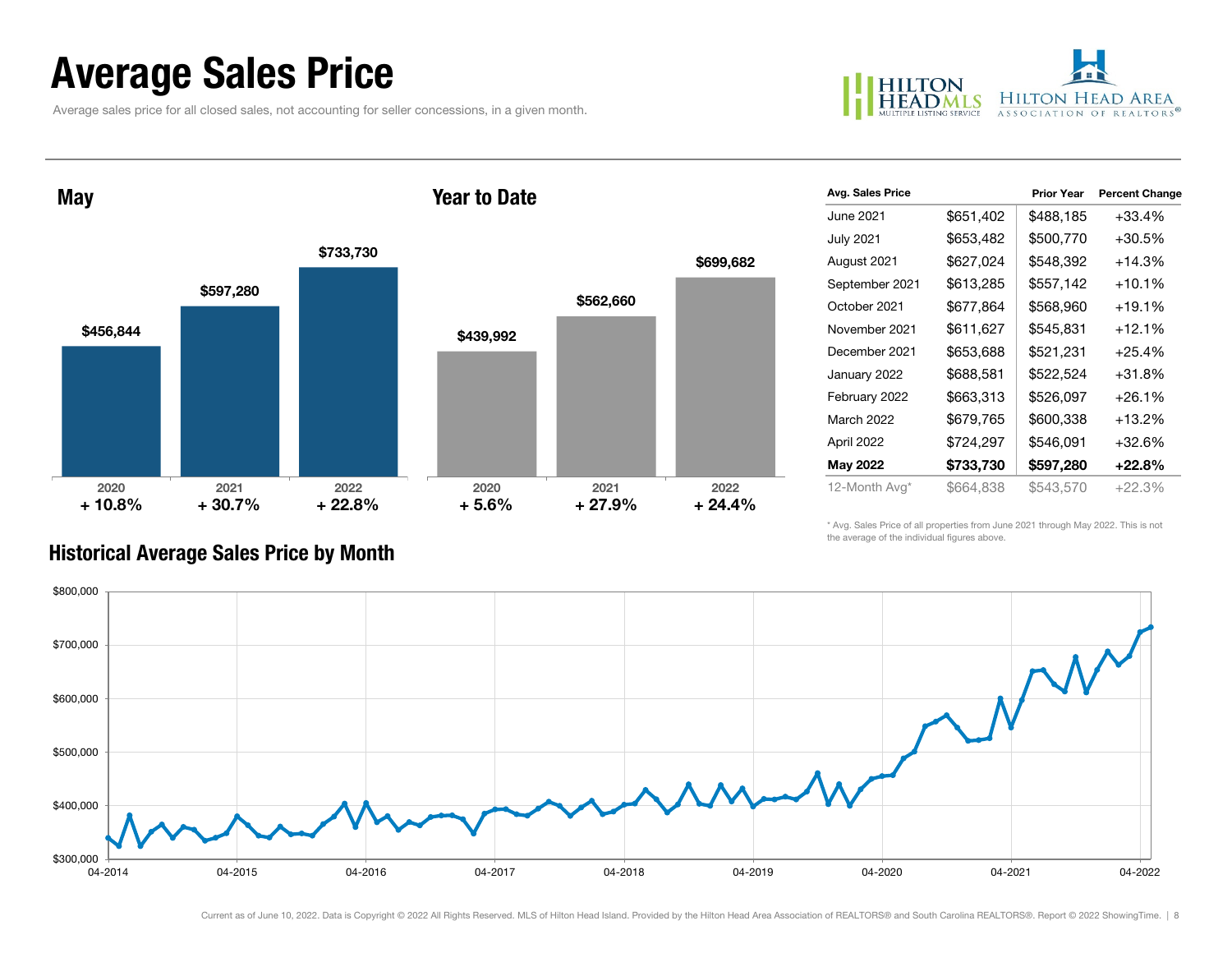### Percent of List Price Received

Percentage found when dividing a property's sales price by its most recent list price, then taking the average for all properties sold in a given month, not accounting for seller concessions.



**May** 

#### Year to Date



| <b>Pct. of List Price Received</b> |        | <b>Prior Year</b> | <b>Percent Change</b> |
|------------------------------------|--------|-------------------|-----------------------|
| June 2021                          | 100.3% | 96.6%             | $+3.8%$               |
| <b>July 2021</b>                   | 99.7%  | 97.2%             | $+2.6%$               |
| August 2021                        | 99.4%  | 97.8%             | $+1.6%$               |
| September 2021                     | 99.4%  | 97.6%             | $+1.8%$               |
| October 2021                       | 99.1%  | 97.7%             | $+1.4%$               |
| November 2021                      | 99.1%  | 97.7%             | $+1.4%$               |
| December 2021                      | 99.9%  | 97.9%             | $+2.0%$               |
| January 2022                       | 99.3%  | 98.3%             | $+1.0%$               |
| February 2022                      | 100.1% | 98.4%             | $+1.7%$               |
| March 2022                         | 100.8% | 98.3%             | $+2.5%$               |
| April 2022                         | 101.1% | 99.0%             | $+2.1%$               |
| May 2022                           | 101.3% | 99.6%             | $+1.7%$               |
| 12-Month Avg*                      | 100.0% | 98.0%             | +2.0%                 |

\* Average Pct. of List Price Received for all properties from June 2021 through May 2022. This is not the average of the individual figures above.



#### Historical Percent of List Price Received by Month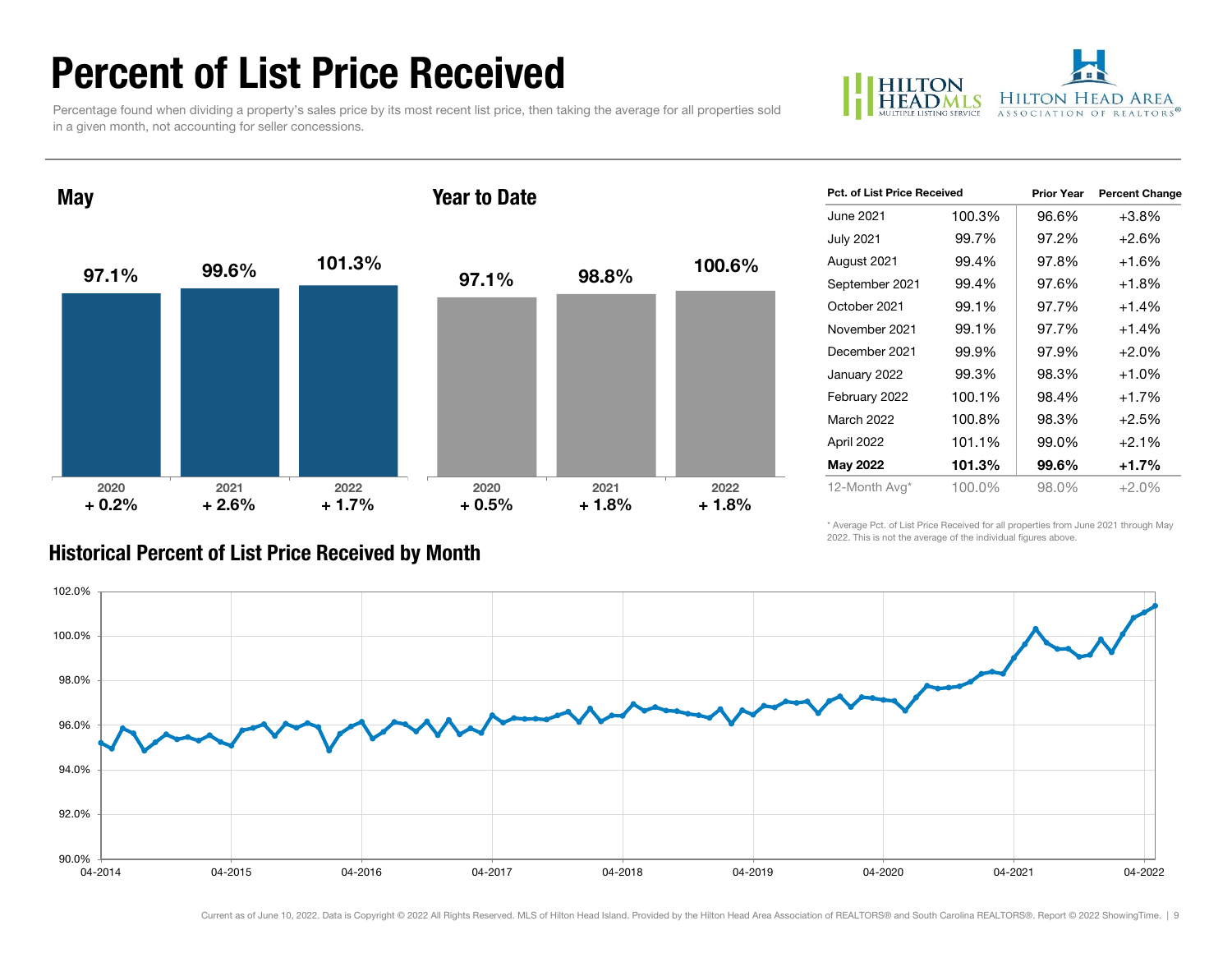## Housing Affordability Index

This index measures housing affordability for the region. For example, an index of 120 means the median household income is 120% of what is necessary to qualify for the median-priced home under prevailing interest rates. A higher number means greater affordability.



7358482020 2021 2022 May 7161492020 2021 2022 Year to Date $-1.4%$  $-20.5\%$   $-17.2\%$   $-4.1\%$  $-17.2\%$  - 4.1% - 14.1% - 19.7%

| <b>Affordability Index</b> |    | <b>Prior Year</b> | <b>Percent Change</b> |
|----------------------------|----|-------------------|-----------------------|
| June 2021                  | 59 | 67                | -11.9%                |
| <b>July 2021</b>           | 54 | 66                | -18.2%                |
| August 2021                | 59 | 63                | $-6.3\%$              |
| September 2021             | 60 | 61                | $-1.6%$               |
| October 2021               | 52 | 60                | $-13.3%$              |
| November 2021              | 55 | 61                | $-9.8%$               |
| December 2021              | 52 | 62                | $-16.1%$              |
| January 2022               | 49 | 61                | $-19.7%$              |
| February 2022              | 51 | 61                | $-16.4%$              |
| March 2022                 | 51 | 63                | -19.0%                |
| April 2022                 | 48 | 60                | $-20.0\%$             |
| May 2022                   | 48 | 58                | $-17.2%$              |
| 12-Month Avg               | 53 | 62                | $-14.1\%$             |

#### Historical Housing Affordability Index by Mont h

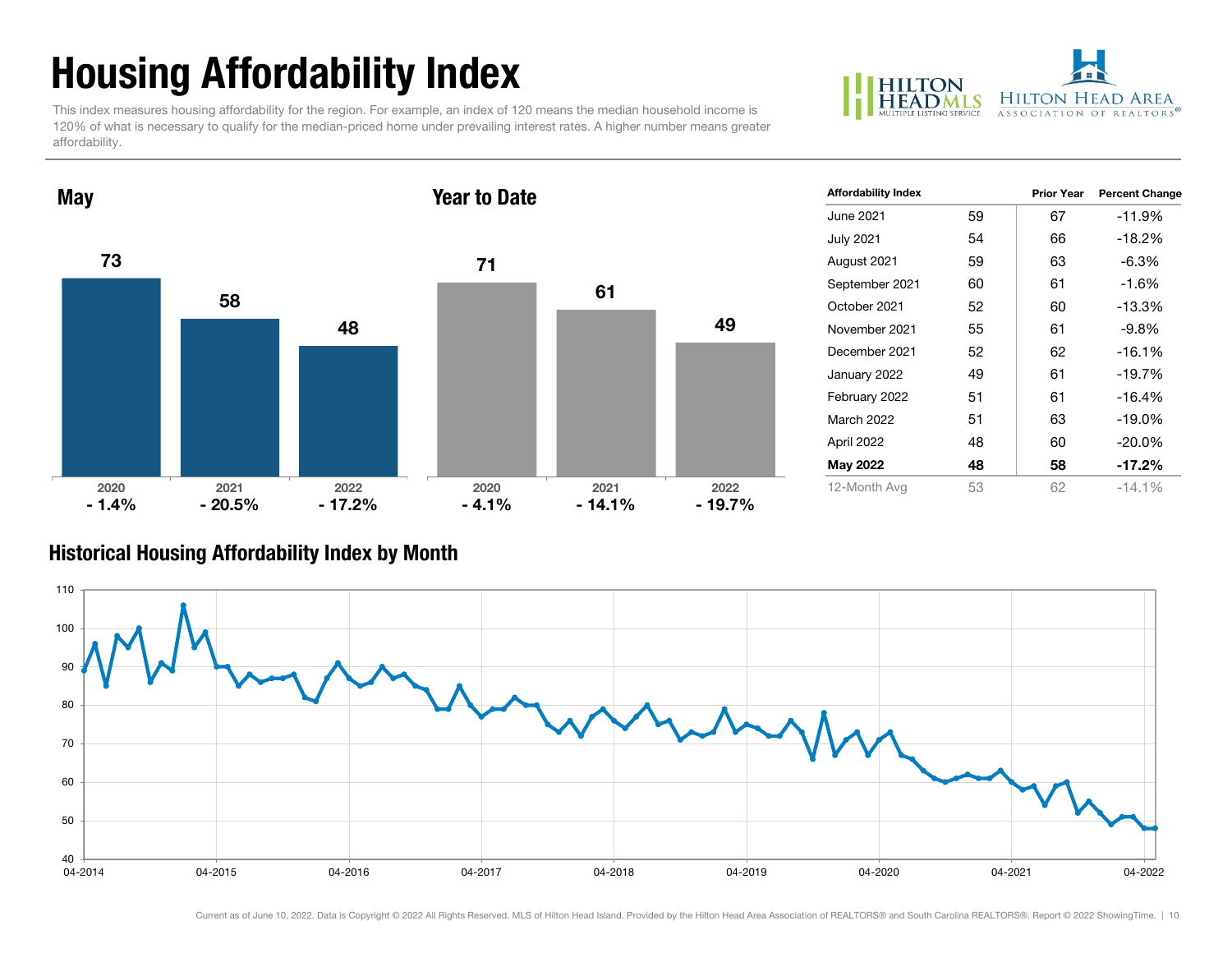### Inventory of Homes for Sale

The number of properties available for sale in active status at the end of a given month.





| <b>Historical Inventory of Homes for Sale by Month</b> |  |  |  |  |
|--------------------------------------------------------|--|--|--|--|
|                                                        |  |  |  |  |

| <b>Homes for Sale</b> |     | <b>Prior Year</b> | <b>Percent Change</b> |
|-----------------------|-----|-------------------|-----------------------|
| June 2021             | 700 | 1,910             | -63.4%                |
| <b>July 2021</b>      | 748 | 1,726             | $-56.7%$              |
| August 2021           | 771 | 1,578             | $-51.1%$              |
| September 2021        | 742 | 1,393             | $-46.7%$              |
| October 2021          | 682 | 1,278             | -46.6%                |
| November 2021         | 562 | 1,122             | $-49.9%$              |
| December 2021         | 507 | 982               | $-48.4%$              |
| January 2022          | 407 | 843               | $-51.7%$              |
| February 2022         | 409 | 751               | $-45.5%$              |
| March 2022            | 536 | 673               | $-20.4%$              |
| April 2022            | 631 | 651               | $-3.1\%$              |
| May 2022              | 723 | 661               | $+9.4%$               |
| 12-Month Avg*         | 618 | 1.131             | $-45.4%$              |

\* Homes for Sale for all properties from June 2021 through May 2022. This is not the average of the individual figures above.